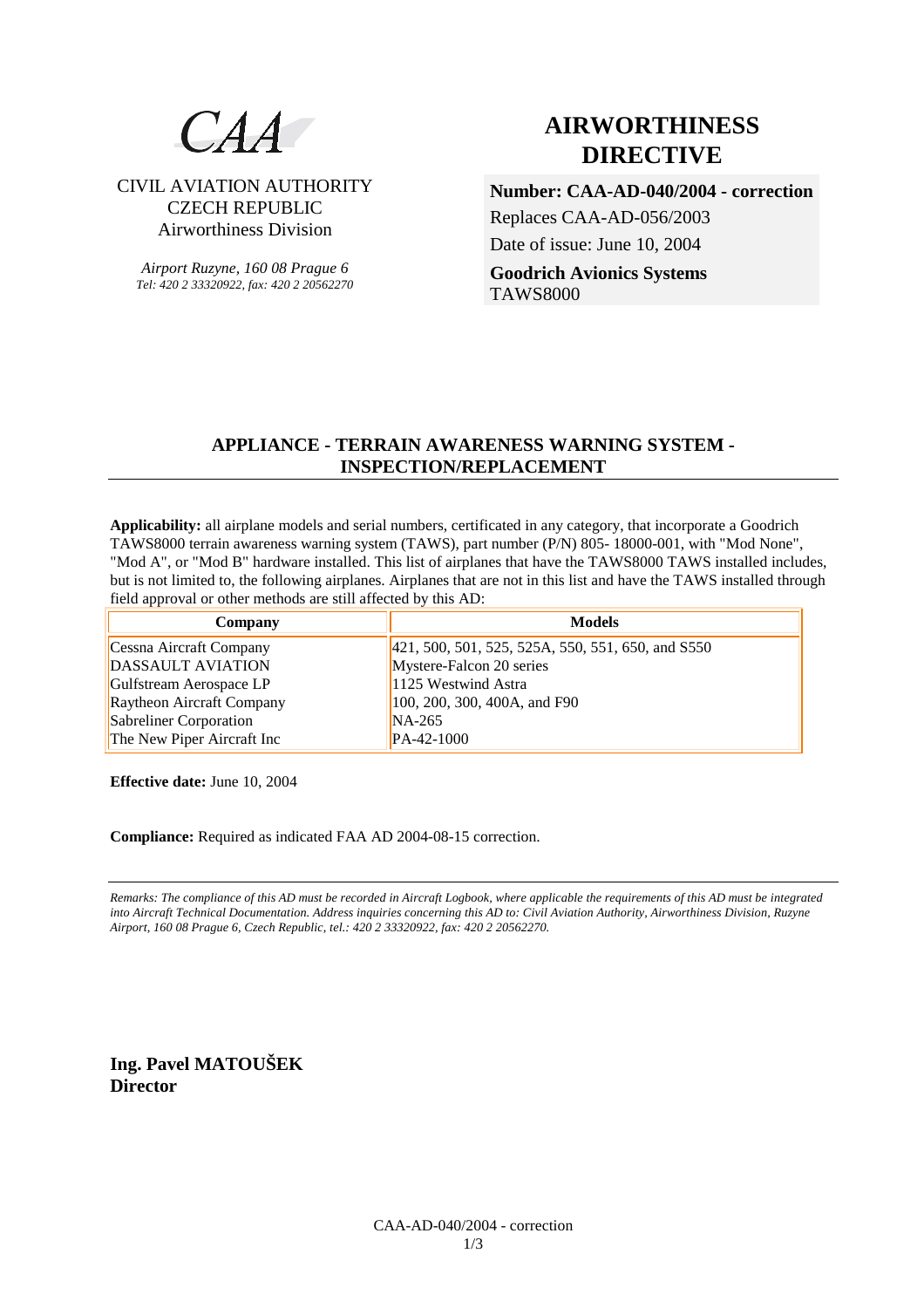**2004-08-15 Goodrich Avionics Systems, Inc.**: Amendment 39-13584; Docket No. 2003-CE-47-AD; Supersedes AD 2003-13-08, Amendment 39- 13208.

*When Does This AD Become Effective?* 

(a) This AD becomes effective on June 7, 2004.

*What Other ADs Are Affected By This Action?* 

(b) This AD supersedes AD 2003-13-08.

*What Airplanes Are Affected by This AD?* 

(c) This AD affects all airplane models and serial numbers, certificated in any category, that incorporate a Goodrich TAWS8000 terrain awareness warning system (TAWS), part number (P/N) 805- 18000-001, with "Mod None", "Mod A", or "Mod B" hardware installed. This list of airplanes that have the TAWS8000 TAWS installed includes, but is not limited to, the following airplanes. Airplanes that are not in this list and have the TAWS installed through field approval or other methods are still affected by this AD:

| Company                    | <b>Models</b>                                     |  |
|----------------------------|---------------------------------------------------|--|
| Cessna Aircraft Company    | 421, 500, 501, 525, 525A, 550, 551, 650, and S550 |  |
| DASSAULT AVIATION          | Mystere-Falcon 20 series                          |  |
| Gulfstream Aerospace LP    | 1125 Westwind Astra                               |  |
| Raytheon Aircraft Company  | 100, 200, 300, 400A, and F90                      |  |
| Sabreliner Corporation     | $NA-265$                                          |  |
| The New Piper Aircraft Inc | PA-42-1000                                        |  |

*What Is the Unsafe Condition Presented in This AD?* 

(d) The actions specified by this AD are intended to prevent the loading of the baro set potentiometer, which could result in an unacceptable altitude error. This condition could cause the pilot to make flight decisions that put the airplane in unsafe flight conditions.

#### *What Must I Do To Address This Problem?*

(e) To address this problem, you must do the following:

| <b>Actions</b>                                                                                                                                                                                                                                                               | <b>Compliance</b>                                                                                                                       | <b>Procedures</b>                                                                                                                                                                                                                                                                                                                                                                                      |
|------------------------------------------------------------------------------------------------------------------------------------------------------------------------------------------------------------------------------------------------------------------------------|-----------------------------------------------------------------------------------------------------------------------------------------|--------------------------------------------------------------------------------------------------------------------------------------------------------------------------------------------------------------------------------------------------------------------------------------------------------------------------------------------------------------------------------------------------------|
| $(1)$ Inspect the TAWS8000 TAWS<br>(part number $805-18000-001$ that<br>incorporates hardware "Mod None",<br>"Mod A", or "Mod B") installation to<br>determine if both the TAWS8000<br>TAWS and any other device are<br>connected to the same baro set<br>potentiometer.     | Within the next 5 hours time-in-<br>service (TIS) after July 21, 2003 (the<br>effective date of AD 2003-13-08),<br>unless already done. | Follow Goodrich Avionics Systems,<br>Inc. Service Memo SM #134, dated<br>May 2, 2003, or Goodrich Avionics<br>Systems, Inc. Service Memo SM<br>$\#134$ , revised July 9, 2003, and the<br>applicable installation manual.                                                                                                                                                                              |
| $(2)$ If both the TAWS8000 TAWS<br>and any other device are connected to<br>the same baro set potentiometer,<br>remove the TAWS8000 TAWS and<br>cap and stow the connecting wires or<br>replace the TAWS8000 TAWS unit<br>with a unit<br>that incorporates hardware "Mod C". | Before further flight after the<br>inspection required in paragraph<br>$(e)(1)$ of this AD.                                             | For removing the TAWS8000<br>TAWS, follow Goodrich Avionics<br>Systems, Inc. Service Memo SM<br>$#134$ , dated May 2, 2003, or<br>Goodrich Avionics Systems, Inc.<br>Service Memo SM #134, revised July<br>$\vert 9, 2003,$ and the applicable<br>installation manual. For replacing the<br>TAWS8000 TAWS, follow Goodrich<br>Avionics Systems, Inc. Alert Service<br>Bulletin SB #A117, dated July 9, |